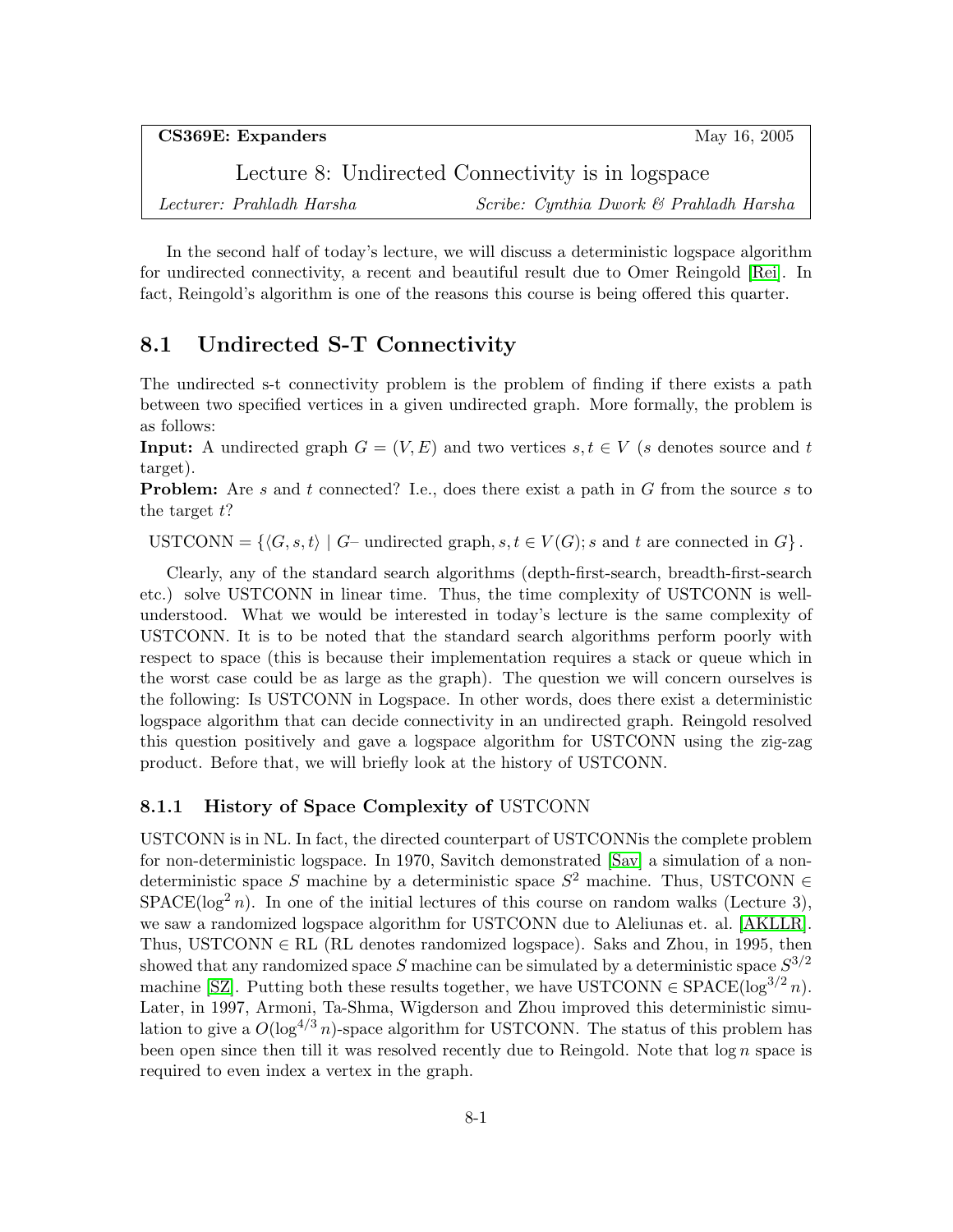#### 8.2 Savitch's Deterministic Simulation

To begin with, we will look at Savitch's algorithm for USTCONN. The main idea in Savitch's algorithm is that squaring improves connectivity. More formally, for any graph  $G$ , define  $G<sup>sq</sup>$  to be the graph on the same set of vertices as G, but has an edge between any two vertices  $u, v$  in  $V(G)$  if there exists a path of length at most two between u and v in the original graph G. Note this is not the same as the more natural  $G<sup>2</sup>$  which corresponds to the graph where there are as many edges between  $u$  and  $v$  as the number of walks of length exactly two between  $u$  and  $v$  in  $G$ . A simple observation reveals that if  $u$  and  $v$  are connected in G, then  $(u, v)$  is an edge in  $G^{sq^{\log n}}$ . Savitch gave a  $O(\log^2 n)$  algorithm that computes the graph  $G^{\text{sq}^{\log n}}$  from G, thus proving USTCONN  $\in$  SPACE(log<sup>2</sup> n).

We will now perform Savitch's algorithm with the more natural  $G^2$  instead of  $G^{\text{sq}}$ . Though, this will also solve USTCONN, this will not give us another proof of Savitch's Theorem. In fact, the space complexity of computing  $G^{2^n}$  is huge. However, this exercise will be illuminating and will lead us towards Reingold's algorithm.

For the purpose of this discussion, we will assume all graphs are regular. Before discussing the algorithm for  $G^{2^n}$ , we need to indicate which representation of the graph we use. For reasons that will become clear later, we will use the rotation map representation introduced while talking about the zig-zag product. If the graph  $G$  is d-regular, then the rotation map Rot<sub>G</sub> is the permutation that maps  $(u, i) \in V \times [d]$  to  $(v, j) \in V \times [d]$  if the *i*<sup>th</sup> edge from u leads to v and the label of this edge with respect to v is j. Note,  $Rot_G(Rot_G(u, i)) = (u, i)$ for all  $(u, i)$ . We can compute this representation from the adjacency matrix and list in  $O(\log n)$  space.

Let us first calculate the space-complexity of computing the rotation map of  $H^2$  given the rotation map of H. Let H be a d-regular graph, then  $H^2$  is a  $d^2$  regular graph. The edge labels of  $H^2$  can be assumed to be from the set  $[d] \times [d]$ . How do we compute  $\mathrm{Rot}_{H^2}(u,(i_1,i_2))$ efficiently in space? To start with we assume that the tape contains  $(u,(i_1,i_2))$  and at the end of the computation, we would like this to be replaced by  $\text{Rot}_{H^2}(u,(i_1,i_2))$ . For a graph G, let  $SPACE(G)$  denote the additional space required to replace the input  $(u, i)$ on the tape with  $\text{Rot}_{G}(u, i)$ . We first compute  $\text{Rot}_{H}(u, i_{1}) = (w, j_{2})$  and replace the tape contents  $(u, (i_1, i_2))$  with  $(w, (j_2, i_2))$ . This requires an additional space for computing  $Rot_{H}$ , i.e.,  $SPACE(H)$ . In the second step, we then reuse this extra space to compute  $Rot_H(w, i_2) = (v, j_1)$  and replace the tape contents  $(w, (j_2, i_2))$  with  $(v, (j_2, j_1))$ . Finally, we swap the indices  $j_1$  and  $j_2$  in the tape to obtain  $(v,(j_1, j_2))$  which is in fact  $Rot_{H^2}(u,(i_1, i_2))$ . A analysis of the above shows that

$$
SPACE(H2) = SPACE(H) + O(log deg(H)).
$$

Performing the above procedure  $O(\log n)$  times, we can compute the rotation map of  $G^n = G^{2^{\log n}}$ , thus solving USTCONN. The space complexity of this algorithm is given by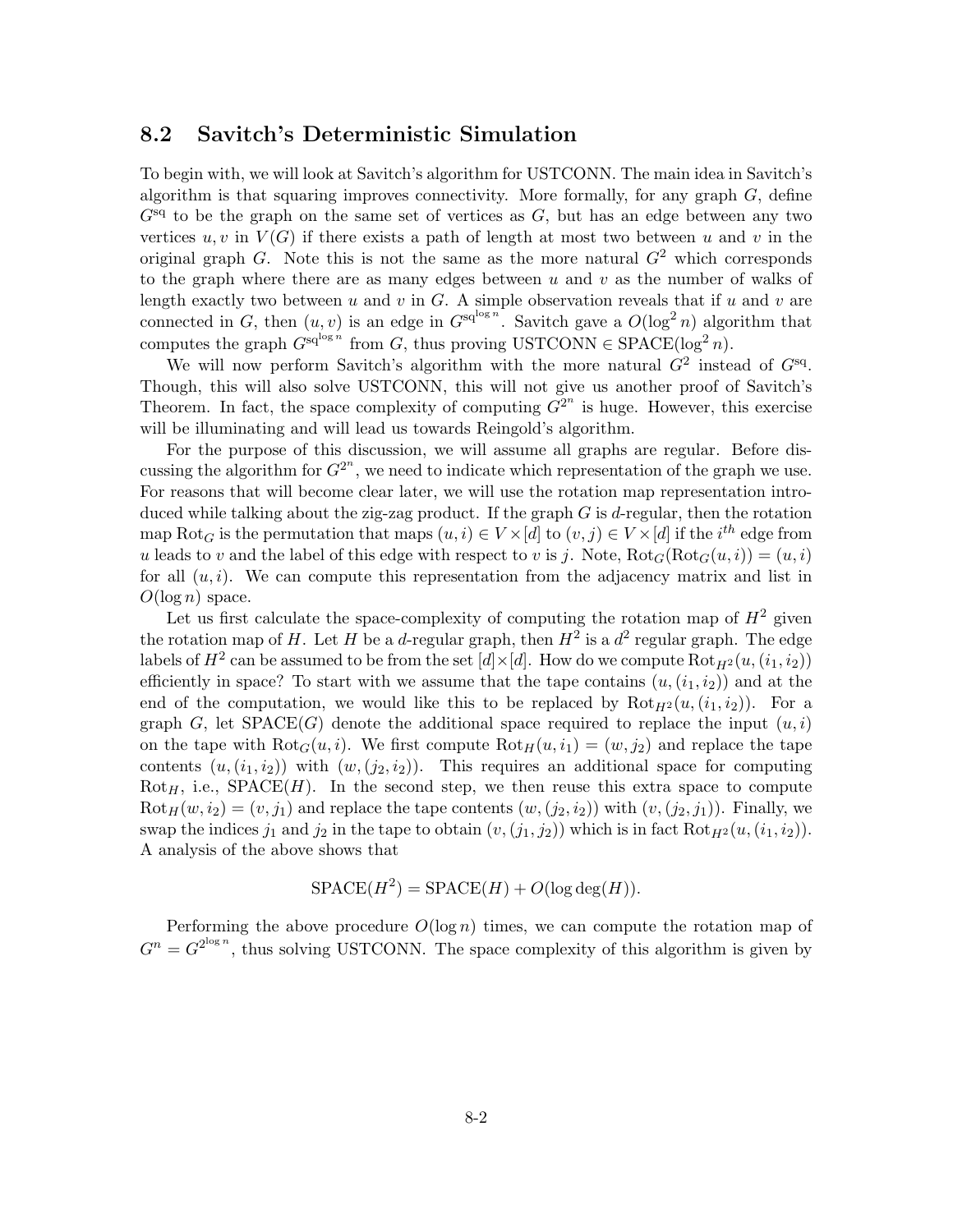the following:

$$
SPACE(G^n) = SPACE(G^{2^{\log n}})
$$
  
= SPACE(G^{2^{\log n-1}}) + O(\log \deg(G^{2^{\log n-1}}))  
:  
= SPACE(G) + O(\log \deg G) + O(\log \deg G^2) + \dots + O(\log \deg G^{2^{\log n-1}})  
= 
$$
\sum_{i=1}^{\log n-1} O(\log \deg G^{2^i})
$$

The reason this is a bad algorithm for solving USTCONN is because the degree of  $G^{2^i}$ grows prohibitively large with i, in fact  $deg(G^{2^i}) = (deg(G))^{2^i}$ . If somehow we could keep the degree constant through out the process, then in fact the above procedure would give a  $O(\log n)$  space algorithm for USTCONN. But this is not possible, squaring a graph will also square the degree. Is it possible to obtain the same effect as squaring without actually increasing the degree of the graph? The main advantage of squaring is that it improves the expansion of the graph (and thus the connectivity of the graph). The crucial idea in Reingold's algorithm is that the zig-zag product (discussed in the first half of today's lecture) can be used to decrease the degree without altering the expansion of the graph by too much. Reingold's algorithm thus alternates between squaring and zig-zag to improve the expansion of the graph (via squaring) while not increasing the degree.

### 8.3 Zig-Zag Product

We say that a graph G is a  $(N, d, \lambda)$ -graph if G is a d-regular graph on N vertices and the spectral expansion of G is at most  $\lambda$ . Let us quickly recall the definition of the zig-zag product.

**Definition 8.1** The zig-zag product between rotation map representations of two graphs G, a  $(N, D_1, \lambda_1)$ -graph and H, a  $(D_1, D_2, \lambda_2)$ -graph, is a rotation map representation of a graph, denoted by  $G \oslash H$ . The graph  $G \oslash H$  and its rotation map are defined as below.

- 1.  $G \odot H$  has  $ND_1$  vertices.
- 2.  $G \textcircled{2} H$  is a  $D_2^2$ -regular graph.
- 3. Rot $_G(g_H((u, i), (a_1, a_2)) = ((v, j), (b_1, b_2))$  if the following is satisfied: There exist  $i', j' \in [D_2]$  such that
	- Rot<sub>H</sub> $(i, a_1) = (i', b_2)$
	- Rot $_G(u, i') = (v, j')$
	- Rot<sub>H</sub> $(j', a_2) = (j, b_1)$

We proved the following result in the earlier lecture on zig-zag products.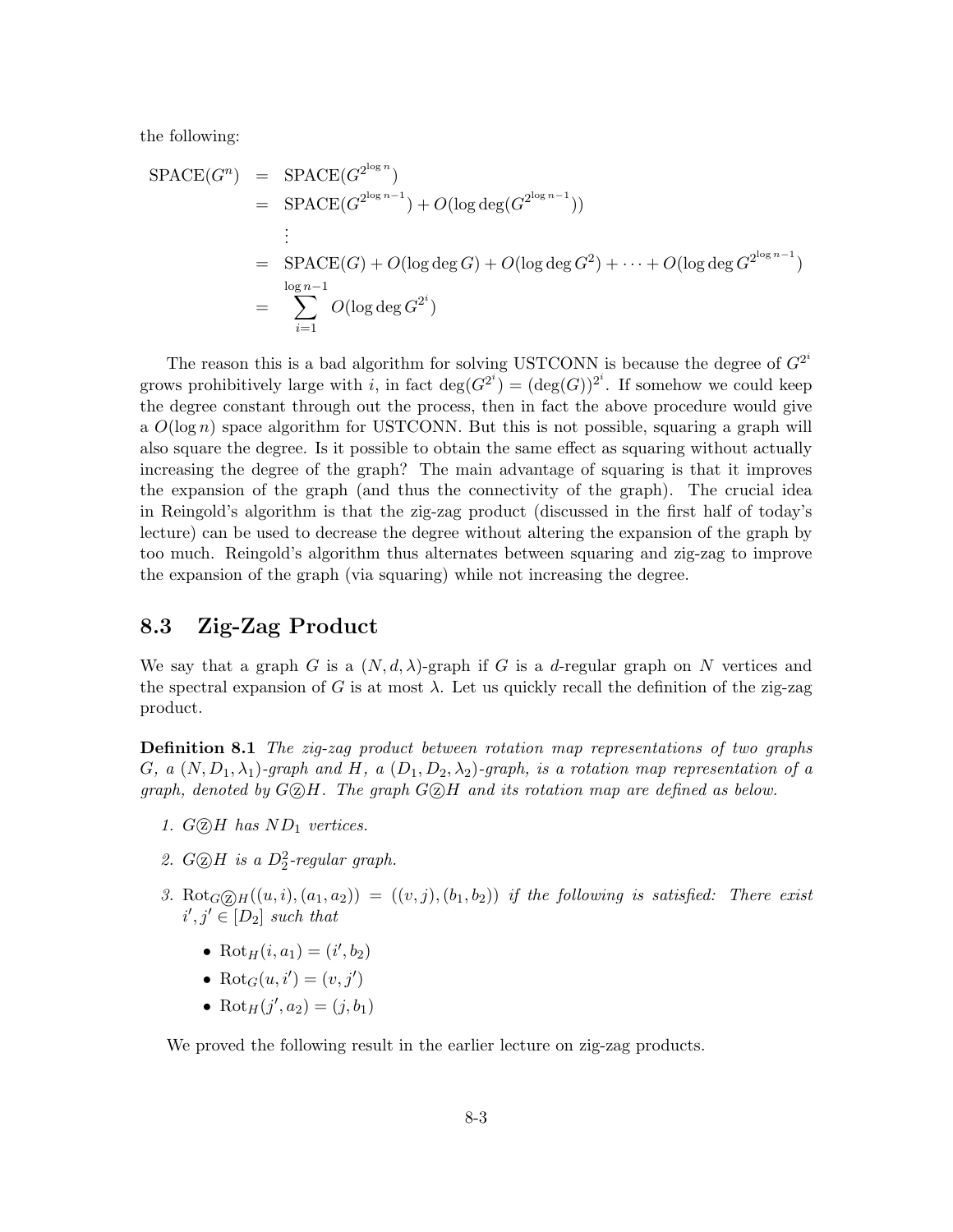**Theorem 8.2** Suppose G is an  $(N_1, d_1, \lambda_1)$ -expander and H is a  $(d_1, d_2, \lambda_2)$ -expander. Then  $G \otimes H$  is an  $(N_1d_1, d_2^2, f(\lambda_1, \lambda_2))$ -expander, where  $f(\lambda_1, \lambda_2) \leq \lambda_1 + \lambda_2 + \lambda_2^2$ .

Note that the above result is useful only when both the graphs  $G$  and  $H$  have fairly good expansion to start with. For our case, all we know is that the original graph, if connected and non-bipartite, has spectral expansion bounded away from 1 by at least a inverse polynomial. In fact, we proved the following result in Lecture 3.

<span id="page-3-1"></span>**Lemma 8.3** If G is a connected, d-regular, non-bipartite graph on n vertices, then

$$
1 - \lambda \ge \frac{1}{dn^2}.
$$

The zig-zag product is useful even in this case as long as the other graph H has good spectral expansion. We will use the following result (which we will not prove in class) on zig-zag products for this purpose.

<span id="page-3-0"></span>**Lemma 8.4** If  $\lambda(H) \leq 1/2$ , then

$$
1 - \lambda(G \textcircled{2} H) \le \frac{1}{3} (1 - \lambda(G)).
$$

We mention that the zig-zag product is not the only graph product that satisfies such properties. The replacement product would have sufficed for our purposes (see [\[MR1,](#page-5-4) [MR2\]](#page-5-5)). However, we use the zig-zag product since we are already familiar with it from the previous lecture. A proof of Lemma [8.4](#page-3-0) can be found in [\[RVW\]](#page-5-6) while a proof of a similar statement for the replacement product can be found in Martin and Randall [\[MR2\]](#page-5-5).

### 8.4 Reingold's Algorithm

As mentioned in the previous sections, the main idea in Reingold's algorithm is to alternate squaring with zig-zag product (with a constant sized expander). Lemma [8.4](#page-3-0) tells us the following: as long as H is a good expander (i.e.,  $\lambda(H) \leq 1/2$ ), zig-zagging G with H only reduces the spectral gap (i.e.,  $1 - \lambda$ ) by a factor of three (3). This is good for us, since squaring improves the spectral gap  $1 - \lambda$  from to  $1 - \lambda^2$  while zig-zag product deteriorates the spectral gap from  $1 - \lambda$  to  $1 - \lambda/3$ . Thus, we could alternate a couple of squarings with a zig-zag product to reduce the spectral gap by a factor of two while keeping the degree constant.

We are now ready to describe Reingold's algorithm.

let H be a  $(d^{16}, d, 1/2)$ -graph for some constant G. Such a graph H can be found either by exhaustive search or by using one of the expander constructions (described earlier in the course). For this section, we will assume that the input graph  $G$  for which we need to check  $(s, t)$  connectivity is a  $d^{16}$ -regular non-bipartite graph. We will later remove these restrictions on G.

Furthermore, we will assume  $G$  is a connected graph. Actually, this is a stupid assumption since if G were indeed connected, then there is nothing to prove. What we actually mean is the following: Reingold's algorithm works independently for each connected component of the graph and checks if t exists in the connected component that contains s. Since every component of G is  $d^{16}$ -regular, connected and non-bipartite, we have from Lemma [8.3](#page-3-1) that  $1 - \lambda(C) \geq 1/d^{16}n^2$ , for all components C of G.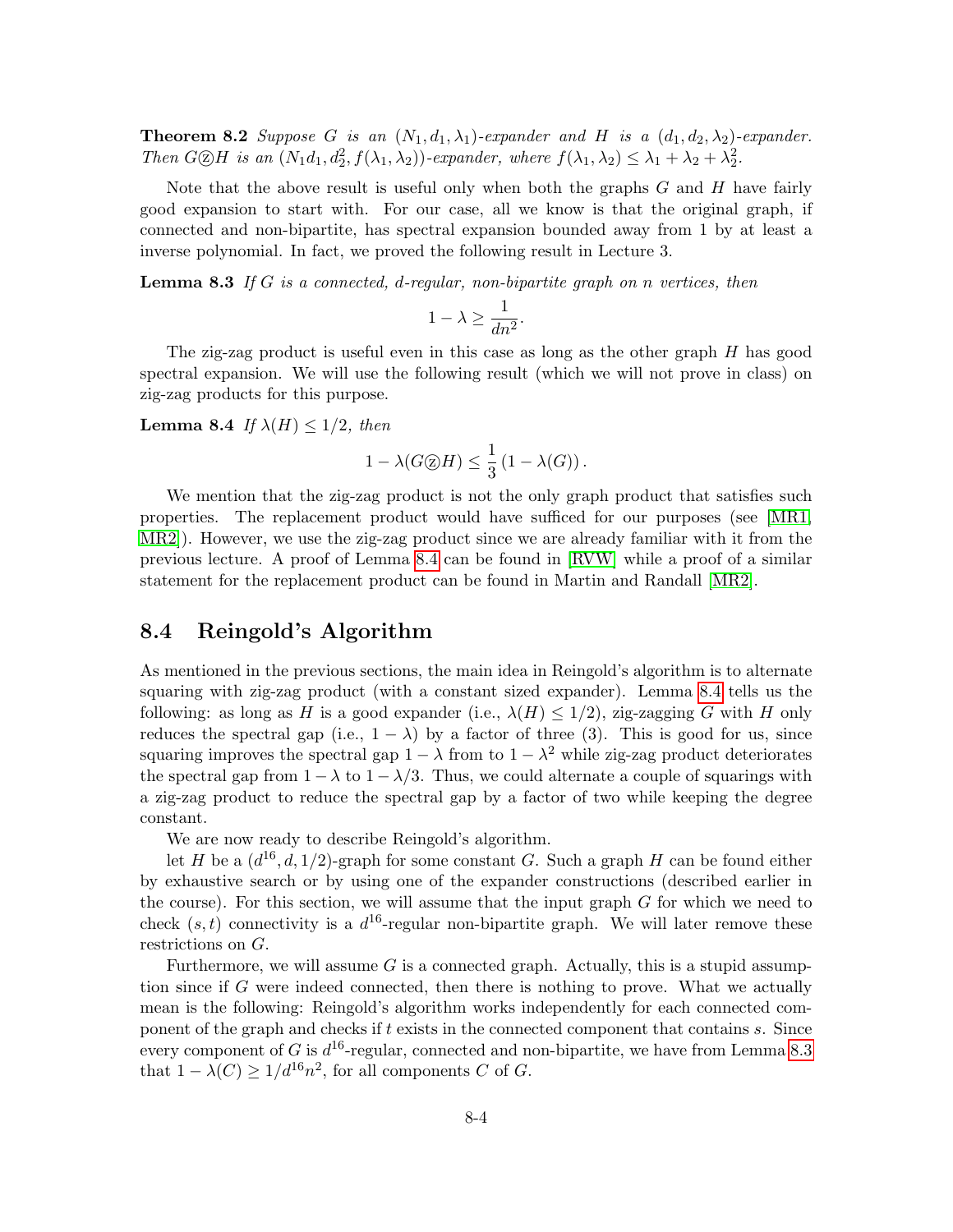Checking connectivity on an expander We first argue that checking connectivity on a graph, each of whose connected components is an expander (i.e.,  $\lambda \leq 1/2$ ) can be done in logspace. This follows from the simple observation that in an expander, the distance between any two vertices in  $O(\log n)$ . Thus, it suffices to enumerate all  $O(\log n)$  paths in the graph originating at  $s$  and check if any of them lead to  $t$ . This can be done in logspace. Thus, it suffices for us to convert  $G$  into another  $G'$  in logspace such that each connected component of G' is an expander (i.e.,  $\lambda \leq 1/2$ ) and furthermore, two vertices are connected in G iff they are connected in  $G'$  (i.e., the transformation does not alter the connectivity of the graph).

#### Reingold's Algorithm

Input:  $G - d^{16}$ -regular graph and two vertices  $s, t \in V(G)$ .

- 1. Set l to be the smallest integer such that  $\left(1 \frac{1}{d^{16}}\right)$  $\frac{1}{d^{16}n^2}\big)^{2^l}\leq \frac{1}{2}$  $\frac{1}{2}$ . Comment: l is  $O(\log n)$
- 2. Set  $G_0 \leftarrow G$ .
- 3. For  $i = 1, \ldots, l$  do, set  $G_i \leftarrow (G_{i-1} \textcircled{x} H)^8$ . Comment: (1) Each  $G_i$  is a  $d^{16}$ -regular graph. (2) Each connected component of  $G_l$  is an expander with spectral expansion at most  $1/2$  (see Theorem [8.6\)](#page-4-0)
- 4. Check if s and t are connected in  $G_l$  by enumerating over all  $O(\log n)$  paths originating at s.

We first prove the comment in Step 3, which will suffice to prove the correctness of Reingold's algorithm. For this we need the following proposition.

Proposition 8.5  $For i = 1, ..., l, \lambda(G_i) \le \min\{\lambda^2(G_{i-1}), 1/2\}.$ 

**Proof:** Since  $G_i = (G \otimes H)^8$ , we have from Lemma [8.4](#page-3-0) that  $\lambda(G_i) = \lambda^8(G_{i-1} \otimes H) \le$  $[1 - (1 - \lambda(G_{i-1}))/3]^8$ . Now, consider the following two cases.

Case (i):  $\lambda(G_{i-1}) \leq 1/2$ . Then,

$$
\lambda(G_i) = \left(\lambda(G_{i-1}\textcircled{2}H)\right)^8 \le \left(1 - \frac{1}{3} \cdot \frac{1}{2}\right)^8 = \left(\frac{5}{6}\right)^8 < \frac{1}{2}.
$$

Case (ii):  $\lambda(G_{i-1}) > 1/2$ . In this case, we can by expansion check that

$$
\left(1 - \frac{1}{3}(1 - x)\right)^4 \le x
$$
, for all  $\frac{1}{2} \le x \le 1$ 

Hence,

<span id="page-4-0"></span>
$$
\lambda(G_i) = \left(\lambda(G_{i-1}\textcircled{2}H)\right)^8 \le \left(1 - \frac{1}{3}\left(1 - \lambda(G_{i-1})\right)\right)^8 \le \lambda^2(G_{i-1}).
$$

 $\blacksquare$ 

By our choice of  $l$ , we have the following theorem on the expansion of each connected component of  $G_l$ .

**Theorem 8.6** The spectral expansion of each connected component of  $G_l$  is at most  $1/2$ .